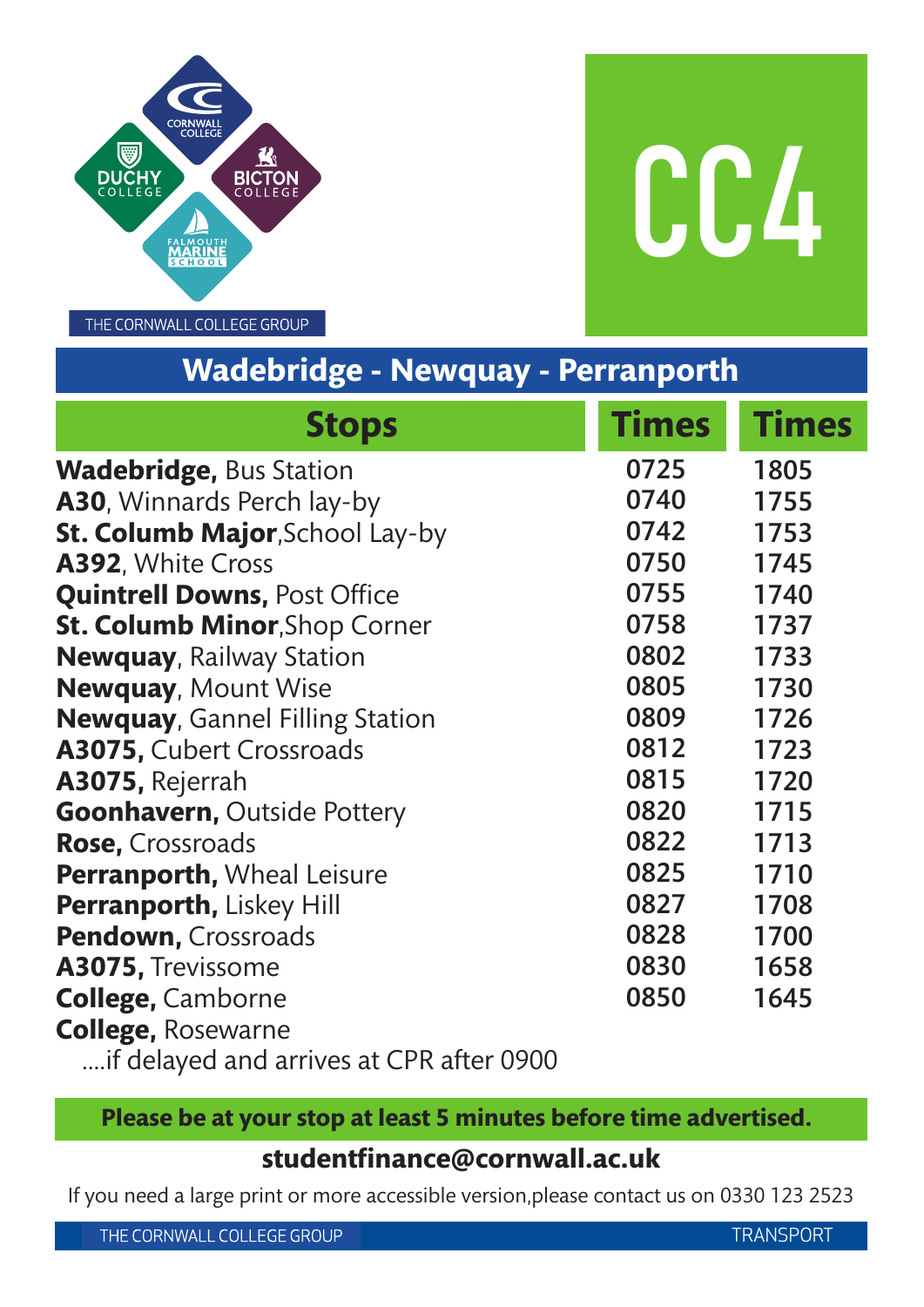

CC30

# **Falmouth - Penryn - Cornwall College Camborne**

| <b>Stops</b>                         | <b>Times</b> | <b>Times</b> |
|--------------------------------------|--------------|--------------|
| <b>Falmouth, Moor</b>                | 0800         | 1736         |
| <b>Falmouth, Dracaena Crossroads</b> | 0802         | 1734         |
| Penryn, Bridge                       | 0806         | 1729         |
| Penryn, Seven Stars Pub              | 0808         | 1728         |
| <b>Penryn, Blowing House Garage</b>  | 0810         | 1725         |
| Penryn, Pack Saddle estate           | 0812         | 1723         |
| <b>Longdowns, Post Office</b>        | 0814         | 1721         |
| <b>Rame Cross</b>                    | 0816         | 1719         |
| <b>Stithians</b> , Boat Yard         | 0820         | 1715         |
| <b>Stithians, Crellow Lane</b>       | 0825         | 1710         |
| <b>Pelean Cross</b>                  | 0830         | 1705         |
| <b>College, Camborne</b>             | 0850         | 1645         |

**Please be at your stop at least 5 minutes before time advertised.**

### **studentfinance@cornwall.ac.uk**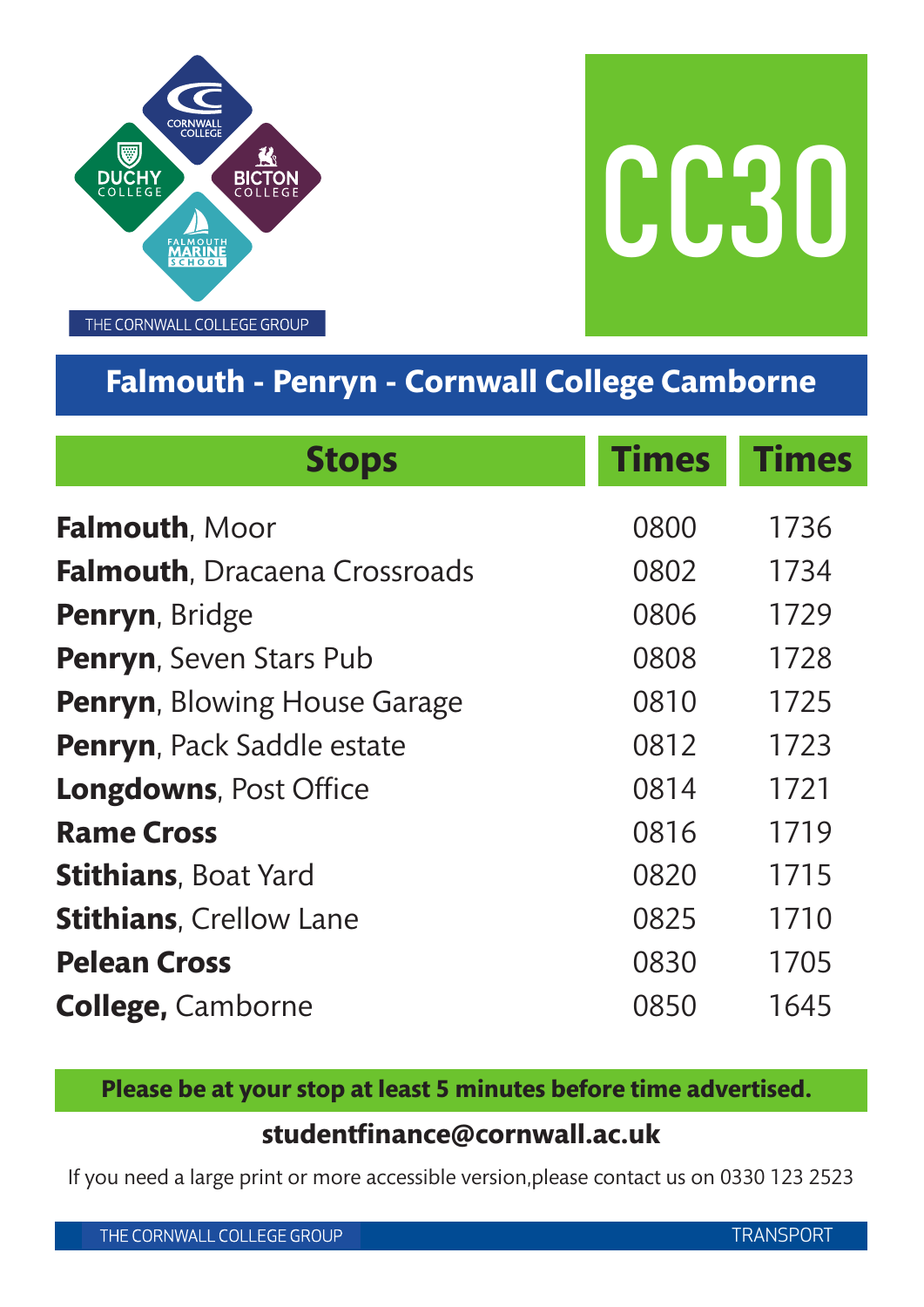

CC80

THE CORNWALL COLLEGE GROUP

# **Bodmin - CC St. Austell**

| <b>Stops</b>                                     | <b>Times</b> | <b>Times</b> |
|--------------------------------------------------|--------------|--------------|
| <b>Bodmin, Clock Tower</b>                       | 0705         | 1815         |
| <b>Bodmin, Mount Folly</b>                       | 0710         | 1810         |
| <b>B3269, Sweetshouse</b>                        | 0715         | 1800         |
| A390, Fowey Cross                                | 0720         | 1755         |
| <b>Tywardreath Highway</b>                       | 0730         | 1750         |
| <b>Par, Middleway Garage</b>                     | 0733         | 1745         |
| A390, St. Blazey, Four Lords pub                 | 0735         | 1743         |
| A390, St. Blazey, Holmbush pub                   | 0740         | 1740         |
| <b>A390</b> , St. Blazey, Penwinnick Road lay-by | 0745         | 1735         |
| <b>Trewoon</b>                                   | 0747         | 1733         |
| <b>High Street</b>                               | 0751         | 1729         |
| <b>St Stephen, Hawkins Kia</b>                   | 0755         | 1725         |
| <b>Scarcewater, Crossroads</b>                   | 0758         | 1722         |
| <b>Brighton Cross</b>                            | 0800         | 1710         |
| Fraddon, McDonalds                               | 0805         | 1710         |
| <b>Summercourt, London Inn</b>                   | 0808         | 1712         |
| <b>Mitchell, Bus Shelter: roundabout</b>         | 0810         | 1705         |
| <b>Zelah, Hawkins Arms</b>                       | 0815         | 1701         |
| <b>A30, Marazanvose lay-by</b>                   | 0820         | 1700         |
| <b>College, Camborne</b>                         | 0835         | 1645         |
| <b>College, Rosewarne</b>                        |              |              |
| if delayed and arrives at CPR after 0900         |              |              |

# **Please be at your stop at least 5 minutes before time advertised.**

### **studentfinance@cornwall.ac.uk**